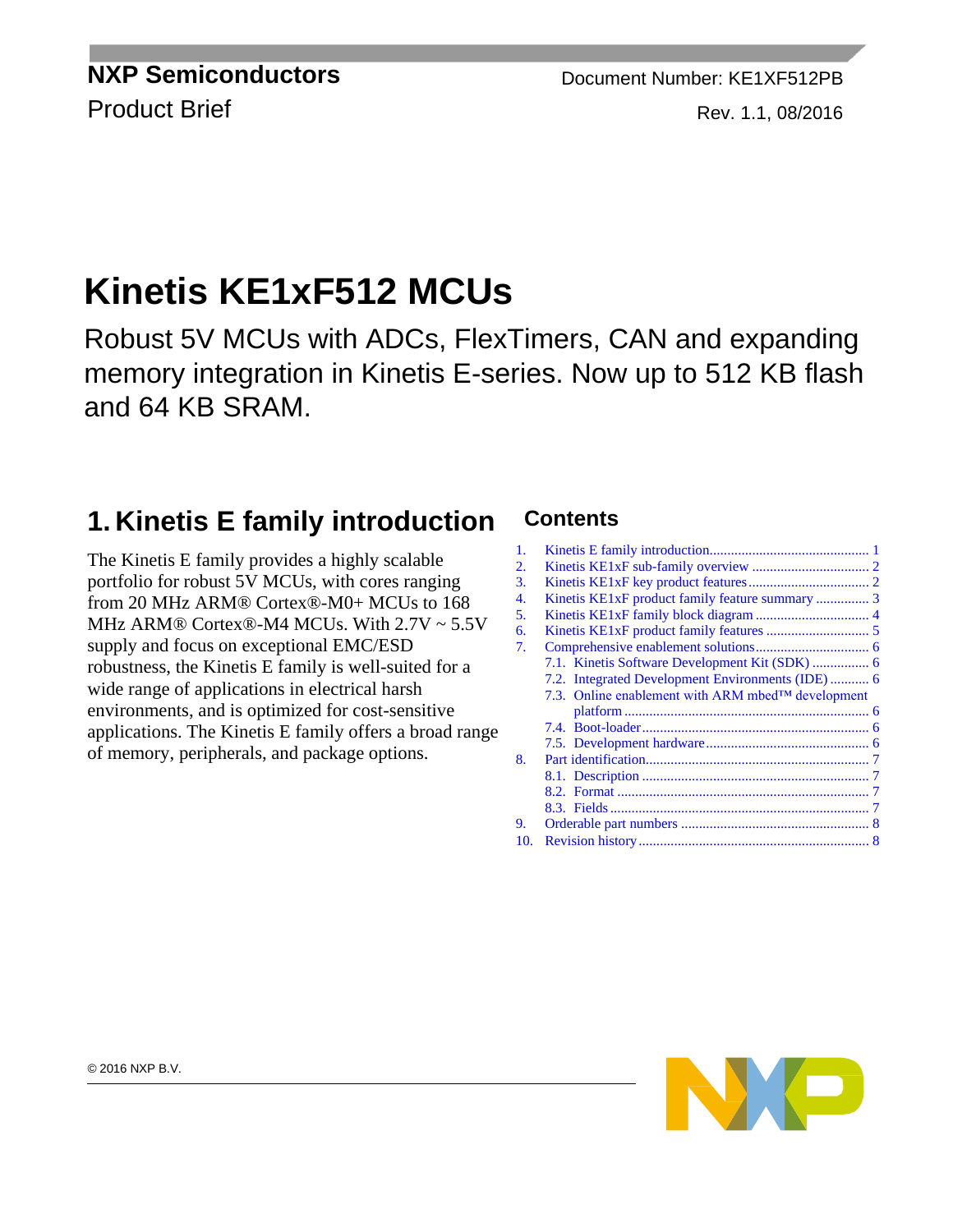# <span id="page-1-0"></span>**2. Kinetis KE1xF sub-family overview**

Kinetis KE1xF MCUs are the high-end series MCUs in Kinetis E family, providing robust 5V solution with the high performance ARM Cortex-M4 core running at up to 168 MHz. The KE1xF offers multiple ADCs and FlexTimers, a CAN 2.0B-compliant FlexCAN module and a broad suite of communication interfaces including LPUARTs, LPI2Cs, LPSPIs, and FlexIO which provide flexibility for serial communication emulation. The devices range from 256 KB flash in 64LQFP package extending up to 512 KB flash in 100LQFP package.

- KE14F: broad offering with mixed-signal integration, ADCs, DAC, ACMPs, FlexTimers.
- KE16F: expansion from KE14F family, with addition of 1 x FlexCAN module.
- KE18F: expansion from KE14F family, with addition of 2 x FlexCAN module.

# <span id="page-1-1"></span>**3. Kinetis KE1xF key product features**

- Up to 168 MHz ARM Cortex-M4 core supporting a broad range of processing bandwidth requirements while maintaining excellent cost-effectiveness, easy to use packages and a wide range of memory densities.
- Enhanced robust IOs make sure the high performance under noisy environment.
- FlexTimer featured 8-channel PWM supports three-phase motor control with dead time insertion and fault detect.
- 1-Msps 12-bit ADC with up to a 16-channel input per module with a fast sampling rate for prompt data conversion and storage.
- Analog comparator for fast response to external analog change.
- Programmable delay block with flexible trigger system providing various interconnections for on chip modules; ADC, DAC, FlexTimers, ACMP, and so on.
- CAN 2.0B-compliant FlexCAN provides high reliable serial communication interface for industry applications.
- FlexIO provides flexibility for serial communication interface implementation.
- Boot ROM provides on chip boot code and serial port drivers that could save flash space and provide flexible boot options and in-system programming support.
- Packages with big pin pitch make manufacture easy with high yield.
- 8 KB Cache could improve the code and data access efficiency.
- Digital signal processing capabilities with floating point unit offering outstanding computational power for control algorithms, sensor data processing, audio processing, among others, while increasing math accuracy and reducing code size.
- MPU for memory protect and code safety.
- Faster time to market with comprehensive enablement solutions, including SDK (drivers, libraries, stacks), IDE, bootloader, RTOS, online community and more.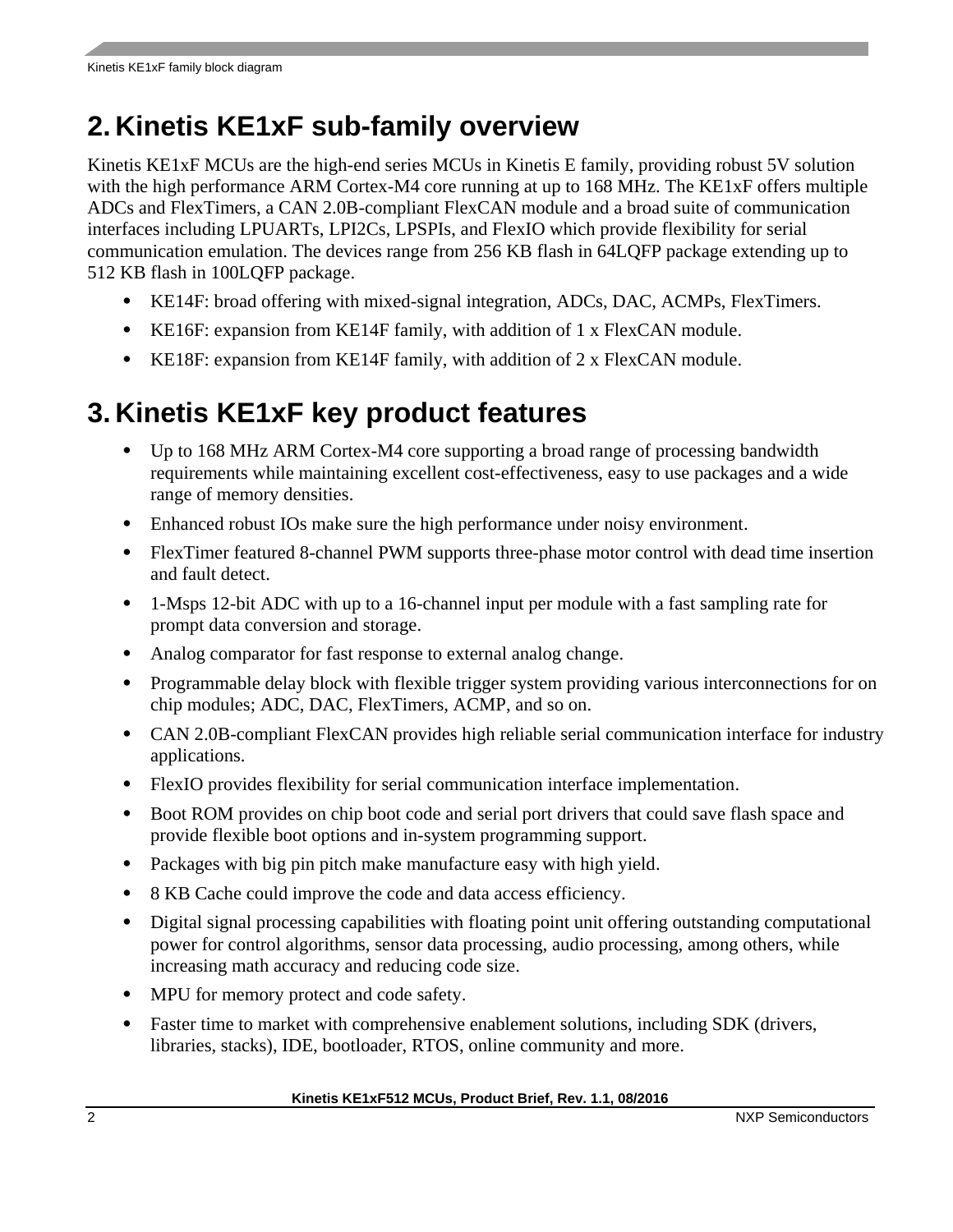**Kinetis KE1xF product family feature summary**

# <span id="page-2-0"></span>**4. Kinetis KE1xF product family feature summary**

| rable 1. Killeus KETAF product failing leature sufficially |                                                        |                                                |                                                        |  |  |
|------------------------------------------------------------|--------------------------------------------------------|------------------------------------------------|--------------------------------------------------------|--|--|
| <b>Sub-Family</b>                                          | KE14F                                                  | <b>KE16F</b>                                   | KE18F                                                  |  |  |
| <b>CPU Performance</b>                                     | 168 MHz                                                | 168 MHz                                        | 168 MHz                                                |  |  |
| Flash                                                      | 256-512 KB                                             | 256-512 KB                                     | 256-512 KB                                             |  |  |
| <b>SRAM</b>                                                | 32-64 KB                                               | 32-64 KB                                       | 32-64 KB                                               |  |  |
| FlexMemory/EEPROM                                          | 64 KB/4 KB                                             | 64 KB/4 KB                                     | 64 KB/4 KB                                             |  |  |
| Analog                                                     | 3 x 12-bit ADC.<br>$1 \times 12$ -bit DAC,<br>3 x ACMP | 3 x 12-bit ADC,<br>1 x 12-bit DAC,<br>3 x ACMP | 3 x 12-bit ADC,<br>$1 \times 12$ -bit DAC,<br>3 x ACMP |  |  |
| <b>Other Features</b>                                      | 4 x FlexTimers,<br><b>FlexIO</b>                       | 4 x FlexTimers,<br>FlexIO,<br>1 x FlexCAN      | 4 x FlexTimers,<br>FlexIO.<br>2 x FlexCAN              |  |  |
| Package Options                                            | 100LQFP,<br>64LQFP                                     | 100LQFP,<br>64LOFP                             | 100LQFP,<br>64LQFP                                     |  |  |

**Table 1. Kinetis KE1xF product family feature summary**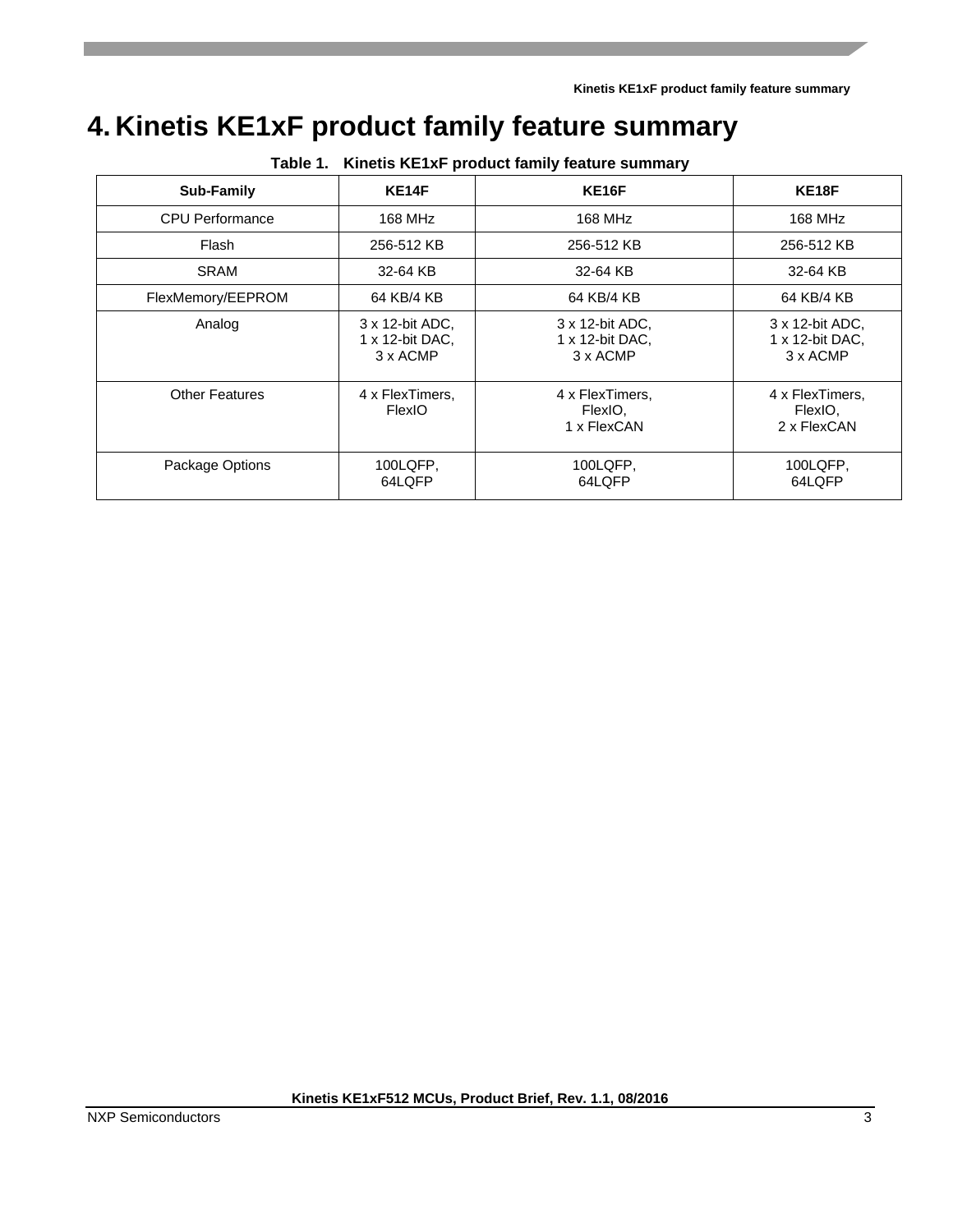# <span id="page-3-0"></span>**5. Kinetis KE1xF family block diagram**



**Figure 1. Kinetis KE1xF512 family block diagram**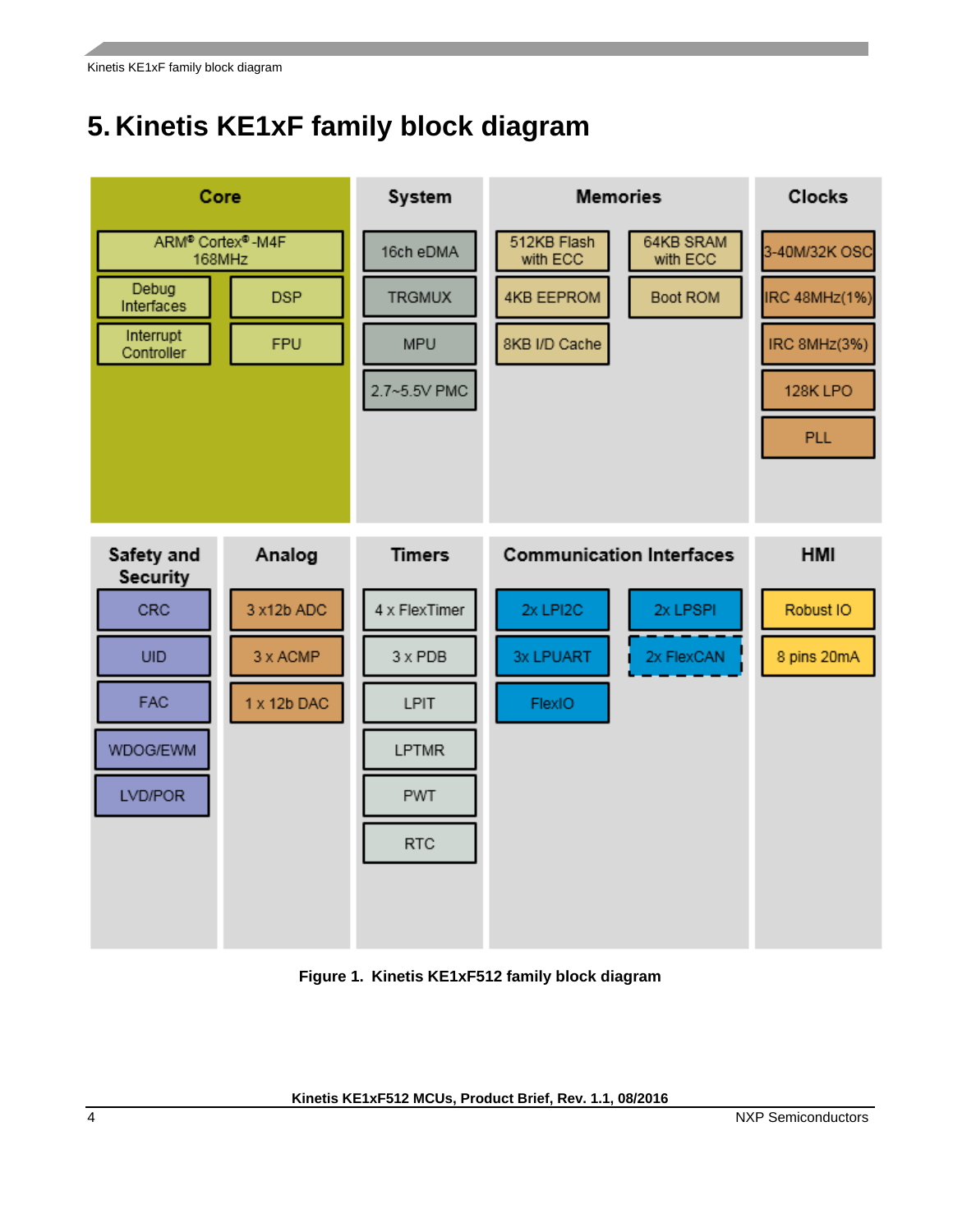# <span id="page-4-0"></span>**6. Kinetis KE1xF product family features**

The following features are present for KE1xF product family.

|  |  | Table 2. KE1xF product family features |
|--|--|----------------------------------------|
|  |  |                                        |

| <b>Sub-Family</b>                                                                                            | KE14F                         | <b>KE16F</b>                                                                                 | <b>KE18F</b>                                                                                 |  |
|--------------------------------------------------------------------------------------------------------------|-------------------------------|----------------------------------------------------------------------------------------------|----------------------------------------------------------------------------------------------|--|
| Core                                                                                                         | M <sub>4</sub>                | M4                                                                                           | M <sub>4</sub>                                                                               |  |
| <b>FPU</b>                                                                                                   | Yes                           | Yes                                                                                          | Yes                                                                                          |  |
| Frequency                                                                                                    | 168 MHz                       | <b>168 MHz</b>                                                                               | <b>168 MHz</b>                                                                               |  |
| Flash                                                                                                        | 256 KB-512 KB                 | 256 KB-512 KB                                                                                | 256 KB-512 KB                                                                                |  |
| Cache                                                                                                        | 8 KB                          | 8 KB                                                                                         | 8 KB                                                                                         |  |
| <b>SRAM</b>                                                                                                  | 32-64 KB                      | 32-64 KB                                                                                     | 32-64 KB                                                                                     |  |
| FlexMemory/EEPROM                                                                                            | 64 KB/4 KB                    | 64 KB/4 KB                                                                                   | 64 KB/4 KB                                                                                   |  |
| <b>Clock</b><br>48 MHz FIRC (1%),<br>8 MHz SIRC (3%),<br>XOSC (3-40 MHz, 30-40<br>KHz)<br>128 KHz LPO<br>PLL |                               | 48 MHz FIRC (1%),<br>8 MHz SIRC (3%),<br>XOSC (3-40 MHz, 30-40<br>KHz)<br>128 KHz LPO<br>PLL | 48 MHz FIRC (1%),<br>8 MHz SIRC (3%),<br>XOSC (3-40 MHz, 30-40<br>KHz)<br>128 KHz LPO<br>PLL |  |
| BootROM (UART, SPI, IIC,<br>CAN)                                                                             | Yes                           | Yes                                                                                          | Yes                                                                                          |  |
| <b>DMA</b>                                                                                                   | 16 channels                   | 16 channels                                                                                  | 16 channels                                                                                  |  |
| WDT/POR/LVD                                                                                                  | Yes                           | Yes                                                                                          | Yes                                                                                          |  |
| <b>ADC</b>                                                                                                   | $3 \times 12$ -bit, $1 \mu s$ | 3 x 12-bit, 1µs                                                                              | 3 x 12-bit, 1µs                                                                              |  |
| <b>ACMP</b>                                                                                                  | 3                             | 3                                                                                            | $\overline{3}$                                                                               |  |
| <b>DAC</b>                                                                                                   | 12-bit                        | 12-bit                                                                                       | 12-bit                                                                                       |  |
| Timer                                                                                                        | 4 x FlexTimer<br>1 x LPTMR    | 4 x FlexTimer<br>1 x LPTMR                                                                   | 4 x FlexTimer<br>1 x LPTMR                                                                   |  |
| <b>PDB</b>                                                                                                   | 3                             |                                                                                              | 3                                                                                            |  |
| PIT                                                                                                          | 1                             | $\mathbf{1}$                                                                                 | 1                                                                                            |  |
| <b>RTC</b>                                                                                                   | 1                             |                                                                                              | 1                                                                                            |  |
| CAN                                                                                                          | $\blacksquare$                |                                                                                              | $\overline{2}$                                                                               |  |
| <b>UART</b>                                                                                                  | 3                             | $\mathfrak{S}$                                                                               | 3                                                                                            |  |
| <b>SPI</b>                                                                                                   | $\overline{c}$                | $\overline{2}$                                                                               | $\overline{c}$                                                                               |  |
| $\overline{12C}$                                                                                             | $\overline{2}$                | $\overline{2}$                                                                               | $\overline{2}$                                                                               |  |
| FlexIO                                                                                                       | 4 timers, 4 shifters, 8 pins  | 4 timers, 4 shifters, 8 pins                                                                 | 4 timers, 4 shifters, 8 pins                                                                 |  |
| <b>VDD</b>                                                                                                   | $2.7 - 5.5V$                  | $2.7 - 5.5V$                                                                                 | $2.7 - 5.5V$                                                                                 |  |
| Temperature(Ta)                                                                                              | $-40 - 105$ °C                | $-40 - 105$ °C                                                                               | $-40 - 105$ °C                                                                               |  |
| Package(GPIOs)                                                                                               | 100LQFP,<br>64LQFP            | 100LQFP,<br>64LQFP                                                                           | 100LQFP,<br>64LQFP                                                                           |  |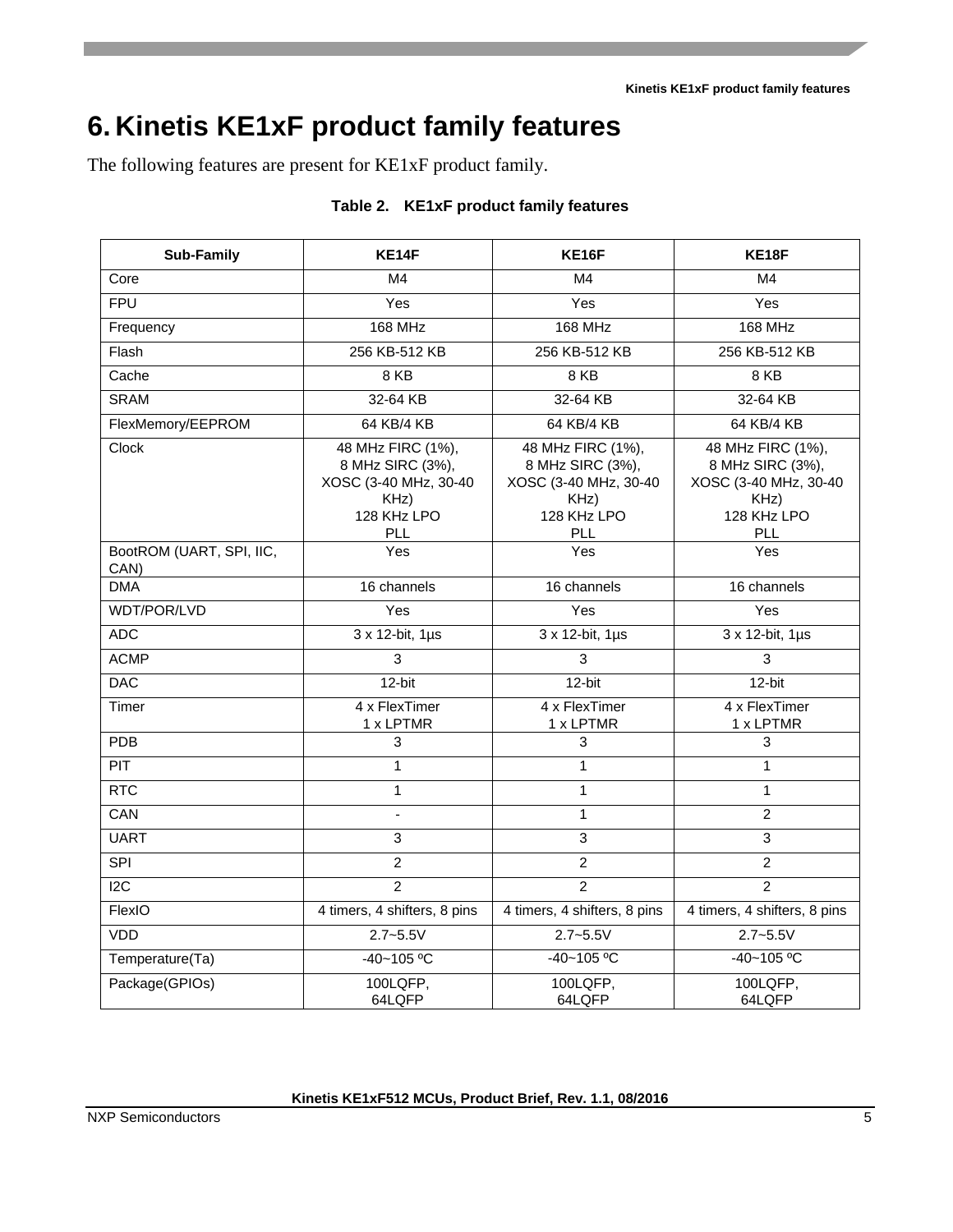# <span id="page-5-0"></span>**7. Comprehensive enablement solutions**

### <span id="page-5-1"></span>**7.1. Kinetis Software Development Kit (SDK)**

- Extensive suite of robust peripheral drivers, stacks and middleware.
- Includes software examples demonstrating the usage of the HAL, peripheral drivers, middleware and RTOSes.
- Operating system abstraction (OSA) for NXP MQX™ RTOS, FreeRTOS, and Micrium µC/OS kernels and bare metal (no RTOS) applications.

## <span id="page-5-2"></span>**7.2. Integrated Development Environments (IDE)**

- Atollic<sup>®</sup> TrueSTUDIO<sup>®</sup> http://timor.atollic.com/products/target-support/nxp-freescale/
- IAR Embedded Workbench<sup>®</sup> https://www.iar.com/iar-embedded-workbench/partners/nxp
- ARM Keil® Microcontroller Development Kit http://www2.keil.com/nxp
- Kinetis Design Studio (KDS)
	- o No-cost integrated development environment (IDE) for Kinetis MCUs
	- $\circ$  Eclipse and GCC-based IDE for C/C++ editing, compiling and debugging
- Broad ARM ecosystem support through NXP Connect partners

### <span id="page-5-3"></span>**7.3. Online enablement with ARM mbed™ development platform**

- Rapid and easy Kinetis MCU prototyping and development
- Online mbed SDK, Developer Community
- Free software libraries

### <span id="page-5-4"></span>**7.4. Boot-loader**

- Common boot-loader for all Kinetis MCUs
- In-system Flash programming over a serial connection: erase, program, verify
- ROM- or Flash-based boot-loader with open-source software and host-side programming utilities

### <span id="page-5-5"></span>**7.5. Development hardware**

- Tower System modular development platform
	- **—** Rapid prototyping and evaluation
	- **—** Low cost, interchangeable modules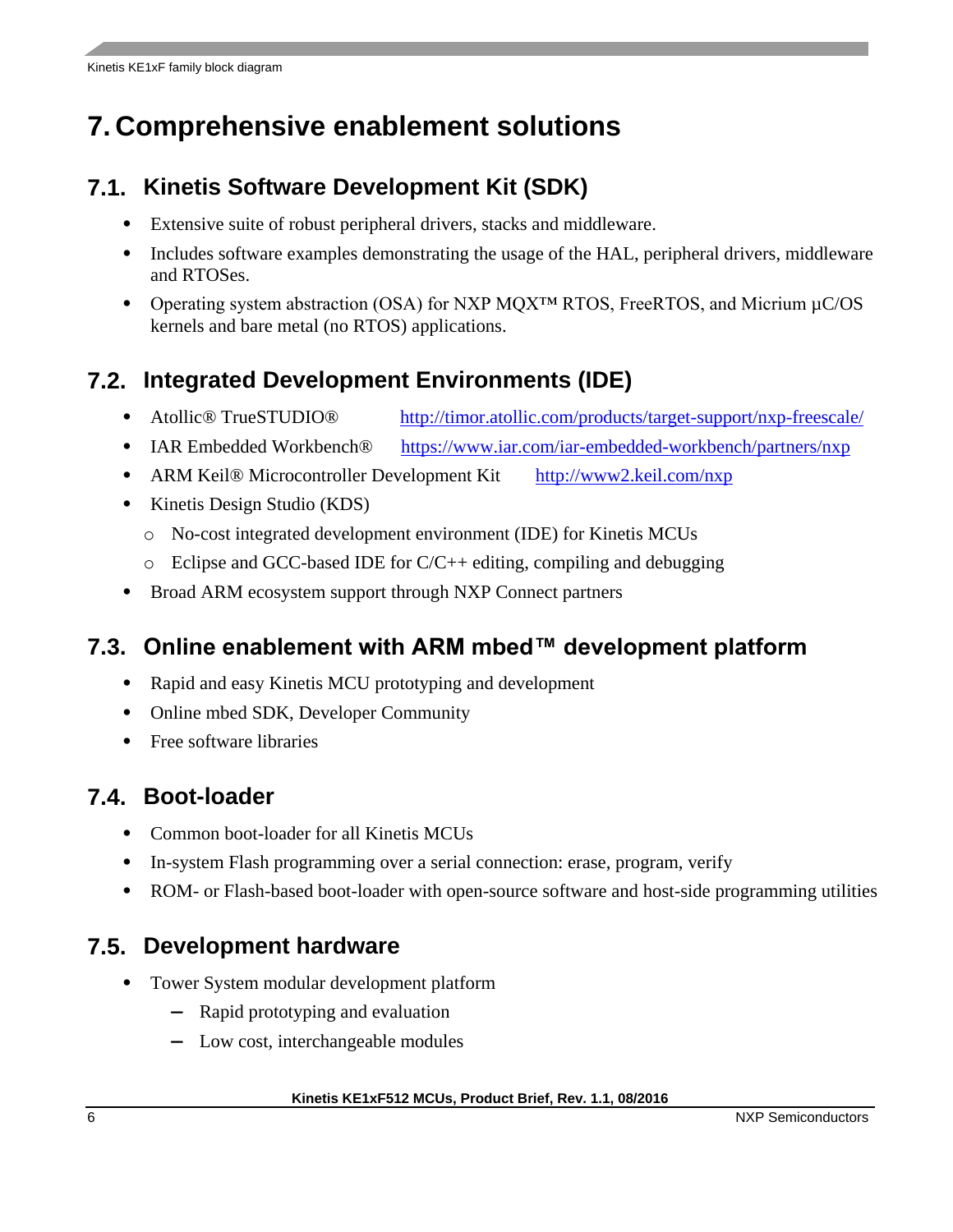# <span id="page-6-0"></span>**8.Part identification**

#### <span id="page-6-1"></span>**8.1. Description**

Part numbers for the chip have fields that identify the specific part. You can use the values of these fields to determine the specific part you have received.

## <span id="page-6-2"></span>**8.2. Format**

<span id="page-6-3"></span>Part numbers for this device have the following format: Q K## A M FFF R T PP CC N

### **8.3. Fields**

The following table lists the possible values for each field in the part number (not all combinations are valid).

| <b>Field</b>                                            | <b>Description</b>          | <b>Values</b>                                                        |  |  |  |
|---------------------------------------------------------|-----------------------------|----------------------------------------------------------------------|--|--|--|
| Q                                                       | <b>Qualification status</b> | $M =$ Fully-qualified, general market flow<br>$P = Prequalification$ |  |  |  |
| KE##                                                    | Kinetis family              | KE14F                                                                |  |  |  |
|                                                         |                             | KE16F                                                                |  |  |  |
|                                                         |                             | KE18F                                                                |  |  |  |
| A                                                       | Key attribute               | $F =$ Cortex-M4 W/DSP and FPU                                        |  |  |  |
| <b>FFF</b>                                              | Program Flash memory size   | $512 = 512$ KB<br>$256 = 256$ KB                                     |  |  |  |
| $\mathsf{R}$                                            | Silicon revision            | (Blank) = Main<br>$A =$ Revision after main                          |  |  |  |
| $\mathsf T$                                             | Temperature range           | $V = -40^{\circ}C - 105^{\circ}C$                                    |  |  |  |
| PP                                                      | Package identifier          | $LL = 100LQFP (14 mm × 14 mm)$<br>LH = $64LQFP (10 mm \times 10 mm)$ |  |  |  |
| CC                                                      | Maximum CPU frequency (MHz) | $16 = 168$ MHz                                                       |  |  |  |
| N                                                       | Packaging type              | $R = \text{Tape}$ and reel<br>(Blank) = Trays                        |  |  |  |
| Kinetis KE1xF512 MCUs, Product Brief, Rev. 1.1, 08/2016 |                             |                                                                      |  |  |  |

**Table 3. Part number field descriptions**

NXP Semiconductors 7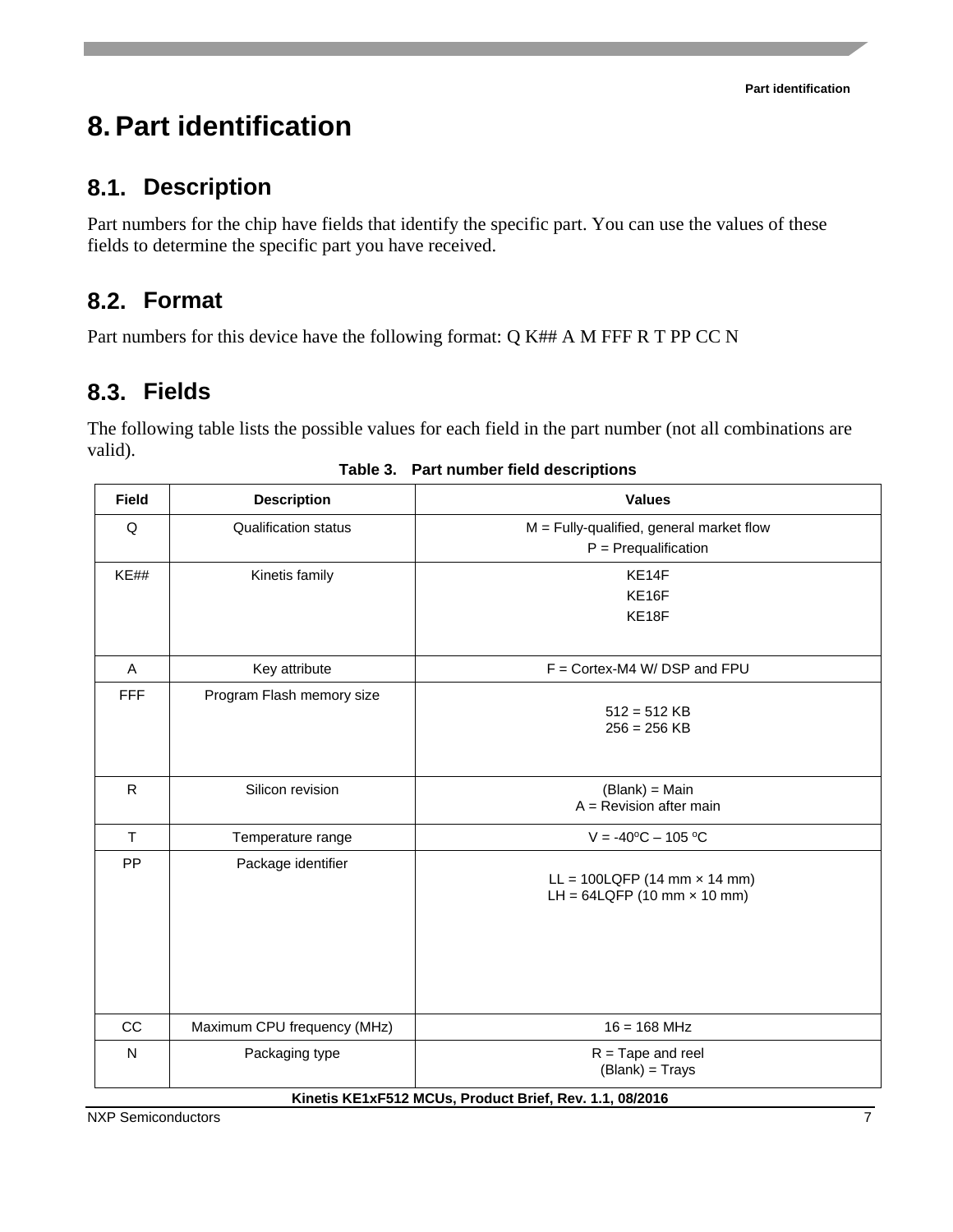# <span id="page-7-0"></span>**9. Orderable part numbers**

| <b>Product</b><br><b>Memory</b> |              | Package     |                  | <b>IO and ADC Channel</b> |              |                |                  |
|---------------------------------|--------------|-------------|------------------|---------------------------|--------------|----------------|------------------|
| <b>MC Part Number</b>           | <b>Flash</b> | <b>SRAM</b> | <b>Pin Count</b> | Package                   | <b>GPIOS</b> | <b>GPIOS</b>   | ADC <sup>2</sup> |
|                                 |              |             |                  |                           |              | $(INT / HD)^1$ | channels         |
|                                 |              |             |                  |                           |              |                | (SE/DP)          |
| MKE14F256VLH16                  | 256KB        | 32KB        | 64               | LQPF                      | 58           | 58/8           | 38/0             |
| MKE14F256VLL16                  | 256KB        | 32KB        | 100              | LQPF                      | 89           | 89/8           | 48/0             |
| MKE14F512VLH16                  | 512KB        | 64KB        | 64               | LQPF                      | 58           | 58/8           | 38/0             |
| MKE14F512VLL16                  | 512KB        | 64KB        | 100              | LOPF                      | 89           | 89/8           | 48/0             |
| MKE16F256VLH16                  | 256KB        | 32KB        | 64               | LQPF                      | 58           | 58/8           | 38/0             |
| MKE16F256VLL16                  | 256KB        | 32KB        | 100              | LQPF                      | 89           | 89/8           | 48/0             |
| MKE16F512VLH16                  | 512KB        | 64KB        | 64               | LQPF                      | 58           | 58/8           | 38/0             |
| MKE16F512VLL16                  | 512KB        | 64KB        | 100              | LQPF                      | 89           | 89/8           | 48/0             |
| MKE18F256VLH16                  | 256KB        | 32KB        | 64               | LOPF                      | 58           | 58/8           | 38/0             |
| MKE18F256VLL16                  | 256KB        | 32KB        | 100              | LQPF                      | 89           | 89/8           | 48/0             |
| MKE18F512VLH16                  | 512KB        | 64KB        | 64               | LQPF                      | 58           | 58/8           | 38/0             |
| MKE18F512VLL16                  | 512KB        | 64KB        | 100              | LQPF                      | 89           | 89/8           | 48/0             |

**Table 4. Ordering information**

<sup>1</sup> INT: interrupt pin numbers; HD: high drive pin numbers

 $2$  ADC0 + ADC1

# <span id="page-7-1"></span>**10. Revision history**

#### **Table 5. Revision history**

| <b>Revision</b> | <b>Date</b>    | <b>Substantial changes</b>                                               |
|-----------------|----------------|--------------------------------------------------------------------------|
| O               | 15 May 2016    | Initial release                                                          |
|                 | 31 July 2016   | Frequency from 160 MHz to 168 MHz.<br>Updated enablement solution parts. |
| 1.1             | 16 August 2016 | Memory size update                                                       |